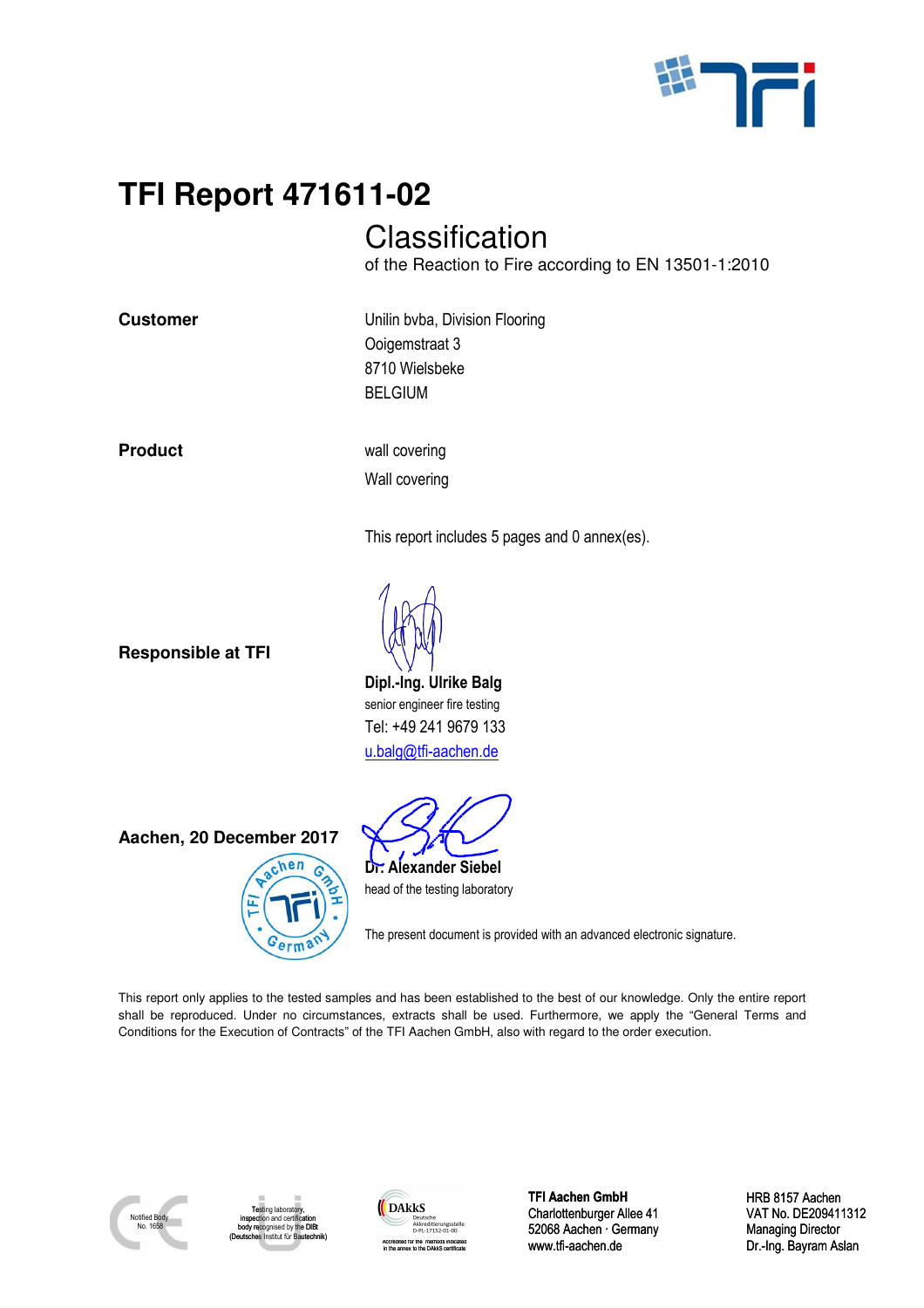

| Test order             | Classification of the reaction to fire according to EN 13501-1:2010 |
|------------------------|---------------------------------------------------------------------|
| Order date             | 04 October 2017                                                     |
| Your reference         | J. De Jaeger                                                        |
| Product designation(s) | Wall covering (AMGP40051, QSV40051AMGP4P25, 400023189)              |
| TFI sample number      | 17-10-0017, 17-10-0232 (adhesive)                                   |

### **2 Product specification**

### **3 Results**

### **3.1 Test reports and test results used for the classification**

| <b>Transaction</b><br>1                                                                                                         |                                                           |                                                                                                                      |                                   |  |  |  |
|---------------------------------------------------------------------------------------------------------------------------------|-----------------------------------------------------------|----------------------------------------------------------------------------------------------------------------------|-----------------------------------|--|--|--|
| Test order                                                                                                                      |                                                           | Classification of the reaction to fire according to EN 13501-1:2010                                                  |                                   |  |  |  |
| 04 October 2017<br>Order date                                                                                                   |                                                           |                                                                                                                      |                                   |  |  |  |
| Your reference<br>J. De Jaeger                                                                                                  |                                                           |                                                                                                                      |                                   |  |  |  |
| Product designation(s)                                                                                                          |                                                           | Wall covering (AMGP40051, QSV40051AMGP4P25, 400023189)                                                               |                                   |  |  |  |
| TFI sample number                                                                                                               |                                                           | 17-10-0017, 17-10-0232 (adhesive)                                                                                    |                                   |  |  |  |
|                                                                                                                                 |                                                           |                                                                                                                      |                                   |  |  |  |
| 2 Product specification                                                                                                         |                                                           |                                                                                                                      |                                   |  |  |  |
|                                                                                                                                 |                                                           | The construction product is completely described in the test report mentioned under item 3. The test report provides |                                   |  |  |  |
| the basis for the present classification.                                                                                       |                                                           |                                                                                                                      |                                   |  |  |  |
|                                                                                                                                 |                                                           |                                                                                                                      |                                   |  |  |  |
| <b>Results</b><br>3                                                                                                             |                                                           |                                                                                                                      |                                   |  |  |  |
| 3.1                                                                                                                             | Test reports and test results used for the classification |                                                                                                                      |                                   |  |  |  |
| <b>Test laboratory</b>                                                                                                          | <b>Customer</b>                                           | Test report no.                                                                                                      | <b>Test method</b>                |  |  |  |
|                                                                                                                                 |                                                           |                                                                                                                      | DIN EN ISO 13823:2015             |  |  |  |
| TFI Aachen GmbH                                                                                                                 | Unilin bvba,<br>Division Flooring                         | 471611-01<br>dated 20 December 2017                                                                                  | EN ISO 11925-2:2010               |  |  |  |
|                                                                                                                                 |                                                           |                                                                                                                      | (30 s ignition time)              |  |  |  |
|                                                                                                                                 |                                                           |                                                                                                                      |                                   |  |  |  |
|                                                                                                                                 |                                                           |                                                                                                                      |                                   |  |  |  |
|                                                                                                                                 |                                                           |                                                                                                                      |                                   |  |  |  |
|                                                                                                                                 |                                                           |                                                                                                                      |                                   |  |  |  |
|                                                                                                                                 |                                                           |                                                                                                                      |                                   |  |  |  |
|                                                                                                                                 |                                                           |                                                                                                                      |                                   |  |  |  |
|                                                                                                                                 |                                                           |                                                                                                                      |                                   |  |  |  |
|                                                                                                                                 |                                                           |                                                                                                                      |                                   |  |  |  |
|                                                                                                                                 |                                                           |                                                                                                                      |                                   |  |  |  |
|                                                                                                                                 |                                                           |                                                                                                                      |                                   |  |  |  |
|                                                                                                                                 |                                                           |                                                                                                                      |                                   |  |  |  |
|                                                                                                                                 |                                                           |                                                                                                                      |                                   |  |  |  |
|                                                                                                                                 |                                                           |                                                                                                                      |                                   |  |  |  |
|                                                                                                                                 |                                                           |                                                                                                                      | Page 2 of 5                       |  |  |  |
| Testing laboratory,                                                                                                             | <b>DAKKS</b><br>Deutsche                                  | <b>TFI Aachen GmbH</b><br>Charlottenburger Allee 41                                                                  | <b>HRB 8157 Aa</b><br>VAT No. DE2 |  |  |  |
| Notified Body<br>inspection and certification<br>No. 1658<br>body recognised by the DIBt<br>(Deutsches Institut für Bautechnik) | Akkreditierungsstelle<br>D-PL-17152-01-00                 | 52068 Aachen · Germany                                                                                               | <b>Managing Dir</b>               |  |  |  |



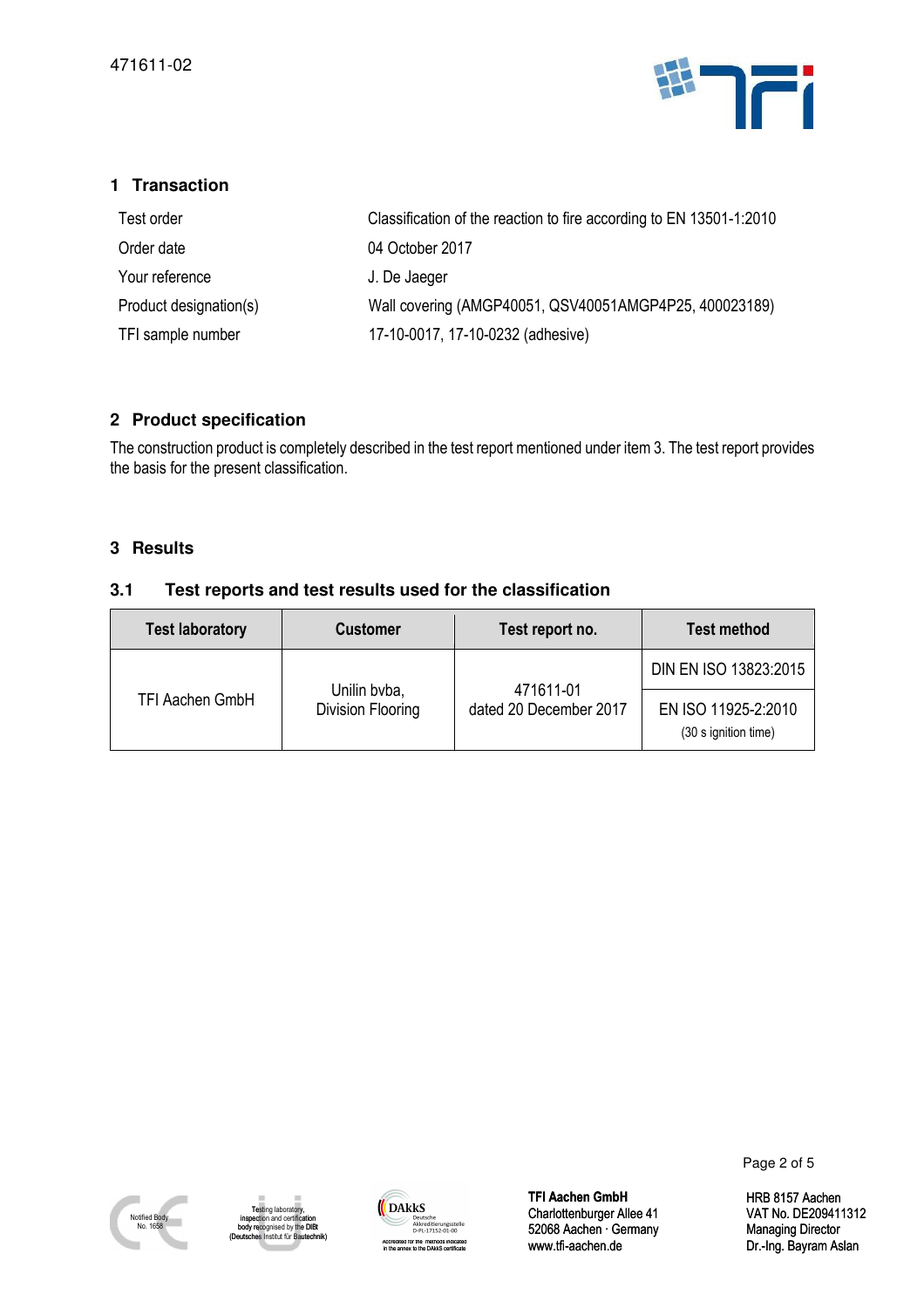

| $3.2\,$                   | <b>Test results</b>                                                                                                       |                                                                                                                                                        |                  |                                                                          |                                                      |  |
|---------------------------|---------------------------------------------------------------------------------------------------------------------------|--------------------------------------------------------------------------------------------------------------------------------------------------------|------------------|--------------------------------------------------------------------------|------------------------------------------------------|--|
|                           | <b>Test method</b>                                                                                                        |                                                                                                                                                        | <b>Number of</b> | <b>Result</b>                                                            |                                                      |  |
|                           |                                                                                                                           | <b>Parameter</b>                                                                                                                                       | tests            | <b>Mean value</b>                                                        | <b>Requirements</b><br>fulfilled (Y/N)               |  |
|                           | DIN EN 13823:2015                                                                                                         | $FIGRA_{0,2MJ}[W/S]$                                                                                                                                   |                  | 616.76                                                                   |                                                      |  |
|                           |                                                                                                                           | FIGRA <sub>0,4MJ</sub> [W/S]                                                                                                                           |                  | 616.76                                                                   |                                                      |  |
|                           |                                                                                                                           | <b>LSF</b>                                                                                                                                             |                  |                                                                          |                                                      |  |
|                           |                                                                                                                           | THR <sub>600s</sub> [MJ]                                                                                                                               |                  | 15.27                                                                    |                                                      |  |
| Product                   |                                                                                                                           | SMOGRA-index<br>[m <sup>2</sup> /s <sup>2</sup> ]                                                                                                      | $\mathfrak{Z}$   | 233.62                                                                   |                                                      |  |
|                           |                                                                                                                           | $TSP600s$ [m <sup>2</sup> ]                                                                                                                            |                  | 407.41                                                                   |                                                      |  |
|                           |                                                                                                                           | Burning time [s]<br>Flaming<br>droplets/particles                                                                                                      |                  |                                                                          |                                                      |  |
|                           |                                                                                                                           | Burn through                                                                                                                                           |                  | yes                                                                      |                                                      |  |
|                           | EN ISO 11925-2:2010                                                                                                       | Flame tip<br>$< 150$ mm                                                                                                                                | 12               |                                                                          | Υ                                                    |  |
|                           |                                                                                                                           |                                                                                                                                                        |                  |                                                                          |                                                      |  |
|                           |                                                                                                                           |                                                                                                                                                        |                  | <b>TFI Aachen GmbH</b>                                                   | Page 3 of 5<br><b>HRB 8157 Aa</b>                    |  |
| Notified Body<br>No. 1658 | Testing laboratory,<br>inspection and certification<br>body recognised by the DIBt<br>(Deutsches Institut für Bautechnik) | <b>DAKKS</b><br>Deutsche<br>Akkreditierungsstelle<br>D-PL-17152-01-00<br>Accredited for the methods indicated<br>in the annex to the DAkkS certificate |                  | Charlottenburger Allee 41<br>52068 Aachen · Germany<br>www.tfi-aachen.de | VAT No. DE2<br><b>Managing Dir</b><br>Dr.-Ing. Bayra |  |



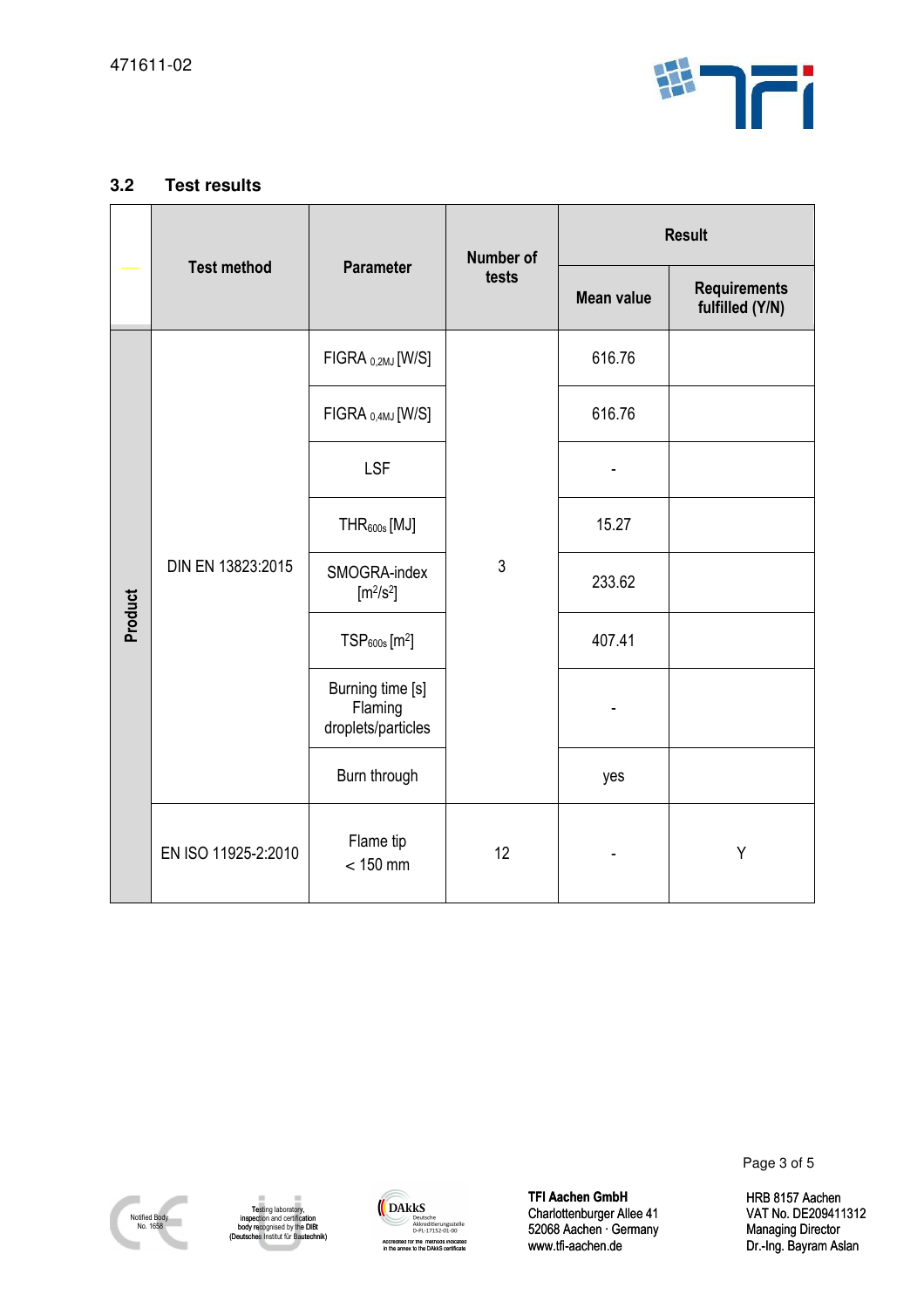

### **D**

### **s3**

### **d0**

The format of the reaction to fire classification of construction products except floor coverings and pipe insulation is:

| <b>Reaction to fire</b> | <b>Smoke development</b> |  |  | <b>Burning droplets</b> |  |
|-------------------------|--------------------------|--|--|-------------------------|--|
|                         |                          |  |  |                         |  |

### **This classification is valid for the following end use application:**

| 3.3                                                                                                                    | <b>Classification and field of application</b>                                                                            |                                                                                                                                                                            |                   |                                                                               |                                               |  |  |  |
|------------------------------------------------------------------------------------------------------------------------|---------------------------------------------------------------------------------------------------------------------------|----------------------------------------------------------------------------------------------------------------------------------------------------------------------------|-------------------|-------------------------------------------------------------------------------|-----------------------------------------------|--|--|--|
| The construction product "Wall covering" is classified as follows with regard to the reaction to fire:                 |                                                                                                                           |                                                                                                                                                                            |                   |                                                                               |                                               |  |  |  |
| D                                                                                                                      |                                                                                                                           |                                                                                                                                                                            |                   |                                                                               |                                               |  |  |  |
| The additional classification with regard to the smoke development is:<br>s3                                           |                                                                                                                           |                                                                                                                                                                            |                   |                                                                               |                                               |  |  |  |
| The additional classification with regard to burning droplets/particles is:                                            |                                                                                                                           |                                                                                                                                                                            |                   |                                                                               |                                               |  |  |  |
| d0                                                                                                                     |                                                                                                                           |                                                                                                                                                                            |                   |                                                                               |                                               |  |  |  |
| The format of the reaction to fire classification of construction products except floor coverings and pipe insu<br>is: |                                                                                                                           |                                                                                                                                                                            |                   |                                                                               |                                               |  |  |  |
| <b>Reaction to fire</b>                                                                                                |                                                                                                                           | Smoke development                                                                                                                                                          |                   | <b>Burning droplets</b>                                                       |                                               |  |  |  |
| D                                                                                                                      | s                                                                                                                         | 3                                                                                                                                                                          |                   | d                                                                             | 0                                             |  |  |  |
| Classification of the reaction to fire: D-s3, d0                                                                       |                                                                                                                           |                                                                                                                                                                            |                   |                                                                               |                                               |  |  |  |
|                                                                                                                        |                                                                                                                           |                                                                                                                                                                            |                   |                                                                               |                                               |  |  |  |
| This classification is valid for the following end use application:                                                    |                                                                                                                           |                                                                                                                                                                            |                   |                                                                               |                                               |  |  |  |
| Type of end use application                                                                                            |                                                                                                                           | wallcovering                                                                                                                                                               |                   |                                                                               |                                               |  |  |  |
| Substrate                                                                                                              |                                                                                                                           | noncombustible substrates (Euroclass A1 and A2-s1,d0)<br>with a gross density $\geq$ 450 kg/m <sup>3</sup>                                                                 |                   |                                                                               |                                               |  |  |  |
| Additional layer behind the substrate                                                                                  |                                                                                                                           | no                                                                                                                                                                         |                   |                                                                               |                                               |  |  |  |
| Type of fixation                                                                                                       |                                                                                                                           | glued                                                                                                                                                                      |                   |                                                                               |                                               |  |  |  |
| Adhesive                                                                                                               |                                                                                                                           | glued with adhesive ULTRABOND ECO MS 4 LVT WALL,<br>Mapei GmbH (or adhesives which ensure that the tested construction<br>product will reach at least the same fire class) |                   |                                                                               |                                               |  |  |  |
| Installation                                                                                                           |                                                                                                                           | without distance to the end plate                                                                                                                                          |                   |                                                                               |                                               |  |  |  |
| Joint                                                                                                                  |                                                                                                                           | yes                                                                                                                                                                        |                   |                                                                               |                                               |  |  |  |
|                                                                                                                        |                                                                                                                           |                                                                                                                                                                            |                   |                                                                               |                                               |  |  |  |
| <b>Limitations</b>                                                                                                     |                                                                                                                           |                                                                                                                                                                            |                   |                                                                               |                                               |  |  |  |
| This classification document does not represent any type approval or certification of the product.                     |                                                                                                                           |                                                                                                                                                                            |                   |                                                                               |                                               |  |  |  |
|                                                                                                                        |                                                                                                                           |                                                                                                                                                                            |                   |                                                                               | Page                                          |  |  |  |
| Notified Body<br>No. 1658                                                                                              | Testing laboratory,<br>inspection and certification<br>body recognised by the DIBt<br>(Deutsches Institut für Bautechnik) | DAkkS<br>Deutsche<br>Akkreditierungsstelle<br>D-PL-17152-01-00<br>Accredited for the methods indicated<br>in the annex to the DAkkS certificate                            | www.tfi-aachen.de | <b>TFI Aachen GmbH</b><br>Charlottenburger Allee 41<br>52068 Aachen · Germany | HRB <sub>8</sub><br>VAT N<br>Manag<br>Dr.-Ing |  |  |  |

### **Limitations**







Page 4 of 5